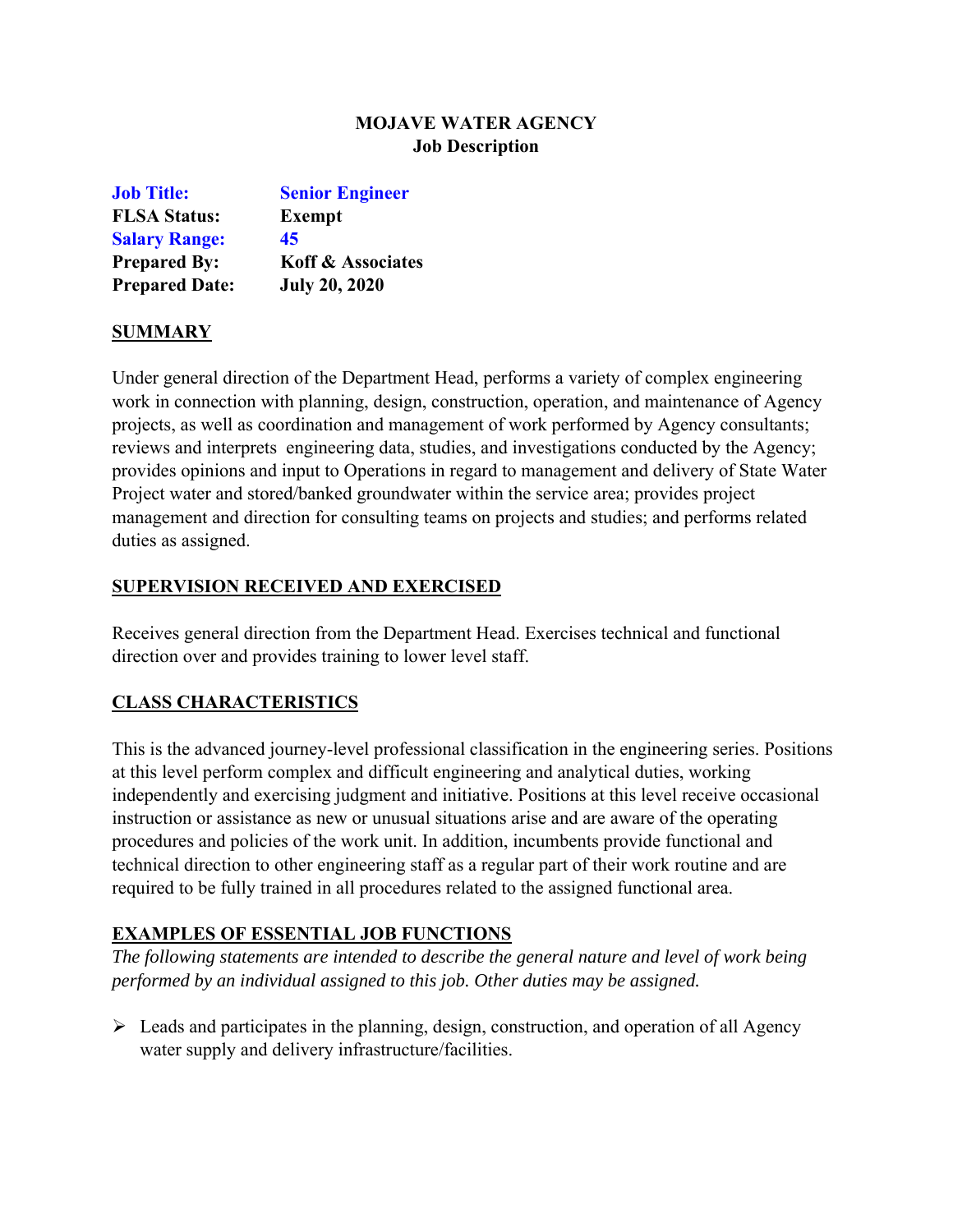Senior Engineer Page 2 of 4

- $\triangleright$  Provides technical overview/review for the Agency in the field of engineering used in making decisions during the planning, design, construction, operation, and maintenance of Agency water supply and delivery infrastructure/facilities.
- $\triangleright$  Provides advice, guidance, direction and authorization to carry out engineering and procedures consistent with Agency policies. Reviews design for compliance with engineering principles, Agency standards, contract requirements, and related specifications.
- $\triangleright$  Performs civil engineering design work for a variety of Agency facilities, including pipelines, flow control facilities, pump stations, groundwater recharge basins, water storage tanks, wellhead improvements, and other miscellaneous facilities that may be required in the operation and maintenance of Agency facilities.
- $\triangleright$  Provides engineering and management oversight for work performed by Agency consultants.
- Plans and coordinates surveying, architectural, structural, electrical, mechanical, real estate/ROW transactions, and environmental work that may be required in the planning, design, and construction of Agency projects; coordinates with and manages the work of outside consultants, as needed.
- $\triangleright$  Prepares layouts, calculations, plans, specifications and cost estimates for Agency projects that are designed in-house. May utilize outside consultants for non-civil engineering work.
- $\triangleright$  Responds to requests for information from contractors; evaluates contractor submittals and makes recommendations as needed.
- $\triangleright$  Participates in the administration of Agency construction projects, including monitoring of contractor progress and adherence to schedule requirements, review of contractor submittals, preparation of change orders, field inspections, preparation of non-conformance reports, and preparation of final project acceptance documents.
- $\triangleright$  Conducts and evaluates engineering investigations, economic appraisals, and other technical reports, analyses and studies.
- Maintains accurate and up-to-date records and prepares periodic special reports relating to engineering, operations, and maintenance of Agency facilities.
- $\triangleright$  Prepares status/progress and other special reports as needed and presents to senior management and Board of Directors. May represent the Agency at meetings with concerned public and regulatory officials.
- $\triangleright$  Provides assistance to legal counsel as needed.
- $\triangleright$  Performs related duties and responsibilities, as assigned.

# **QUALIFICATIONS**

*To perform this job successfully, an individual must be able to perform each essential duty satisfactorily. The requirements listed below are representative of the knowledge, skill, and/or ability required. Reasonable accommodations may be made to enable individuals with disabilities to perform the essential functions.* 

# **Knowledge of:**

 $\triangleright$  Principles and practices of civil engineering with emphasis on water supply and water facilities.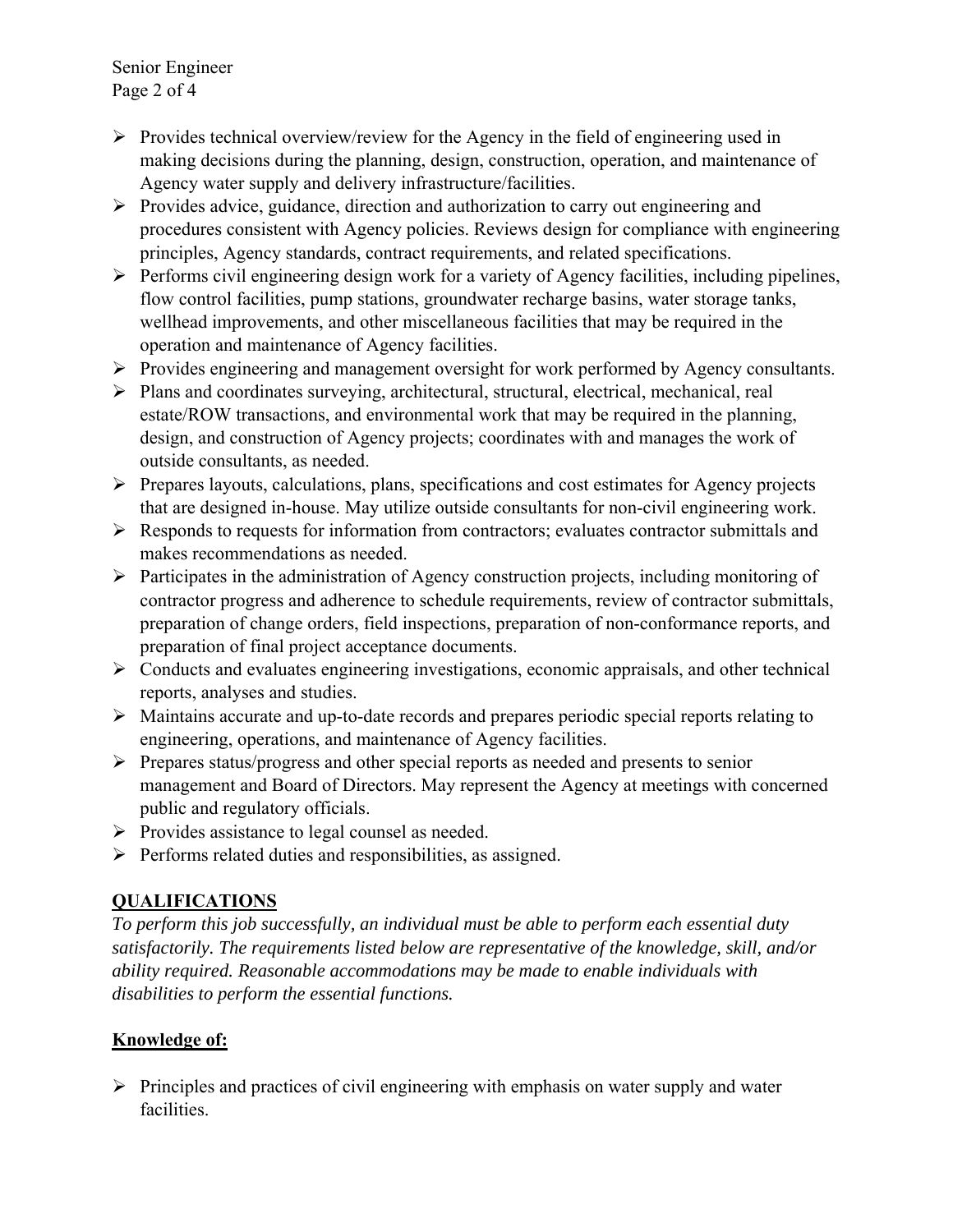Senior Engineer Page 3 of 4

- $\triangleright$  Project management principles and concepts.
- $\triangleright$  Various federal, state and local regulatory agency requirements and guidelines pertaining to engineering, geology and hydrogeology.
- Basic knowledge of State of California, Department of Water Resources design and field operations and standards.
- Automated drafting programs, such as AutoCAD.
- Various methods and techniques to reach mutually agreeable solutions and outcomes.
- $\triangleright$  Principles and techniques for working with groups and fostering effective team interaction to ensure teamwork is conducted smoothly.
- $\triangleright$  The structure and content of the English language, including the meaning and spelling of words, rules of composition, and grammar.
- $\triangleright$  Modern equipment and communication tools used for business functions as well as program, project, and task coordination.
- $\triangleright$  Computers and software programs (e.g., Microsoft software packages) to conduct research, assess information, and/or prepare documentation.

### **Ability to:**

- $\triangleright$  Manage project team activities.
- $\triangleright$  Perform and evaluate complex, responsible, and difficult professional, analytical, and administrative work involving the use of independent judgment and personal initiative.
- $\triangleright$  Prepare comprehensive technical reports.
- Define problems, collects data, establish facts, and draw valid conclusions.
- $\triangleright$  Interpret an extensive variety of technical instructions in mathematical or diagram form and deal with several abstract and concrete variables.
- $\triangleright$  Perform work in a highly variable environment where safety principles and procedures need to be tailored to deal with unforeseen hazards to minimize high potential for serious injury.
- Research, analyze, and evaluate new service delivery methods, procedures, and techniques.
- $\triangleright$  Gain cooperation through discussion and persuasion.
- $\triangleright$  Establish, maintain, and foster effective team spirit and collaboration between departments and employees.
- $\triangleright$  Actively listen and discern common interests to reach mutually agreeable solutions and outcomes.
- $\triangleright$  Work in a fast-paced, professional office environment and balance multiple projects and deadlines.
- $\triangleright$  Communicate clearly and concisely, both orally and in writing, using appropriate English grammar and syntax.
- $\triangleright$  Prepare clear and concise administrative and management reports.
- $\triangleright$  Effectively present information and respond to questions from MWA's employees including the general public, other water agencies, MWA's Board of Directors, and regulatory agencies.